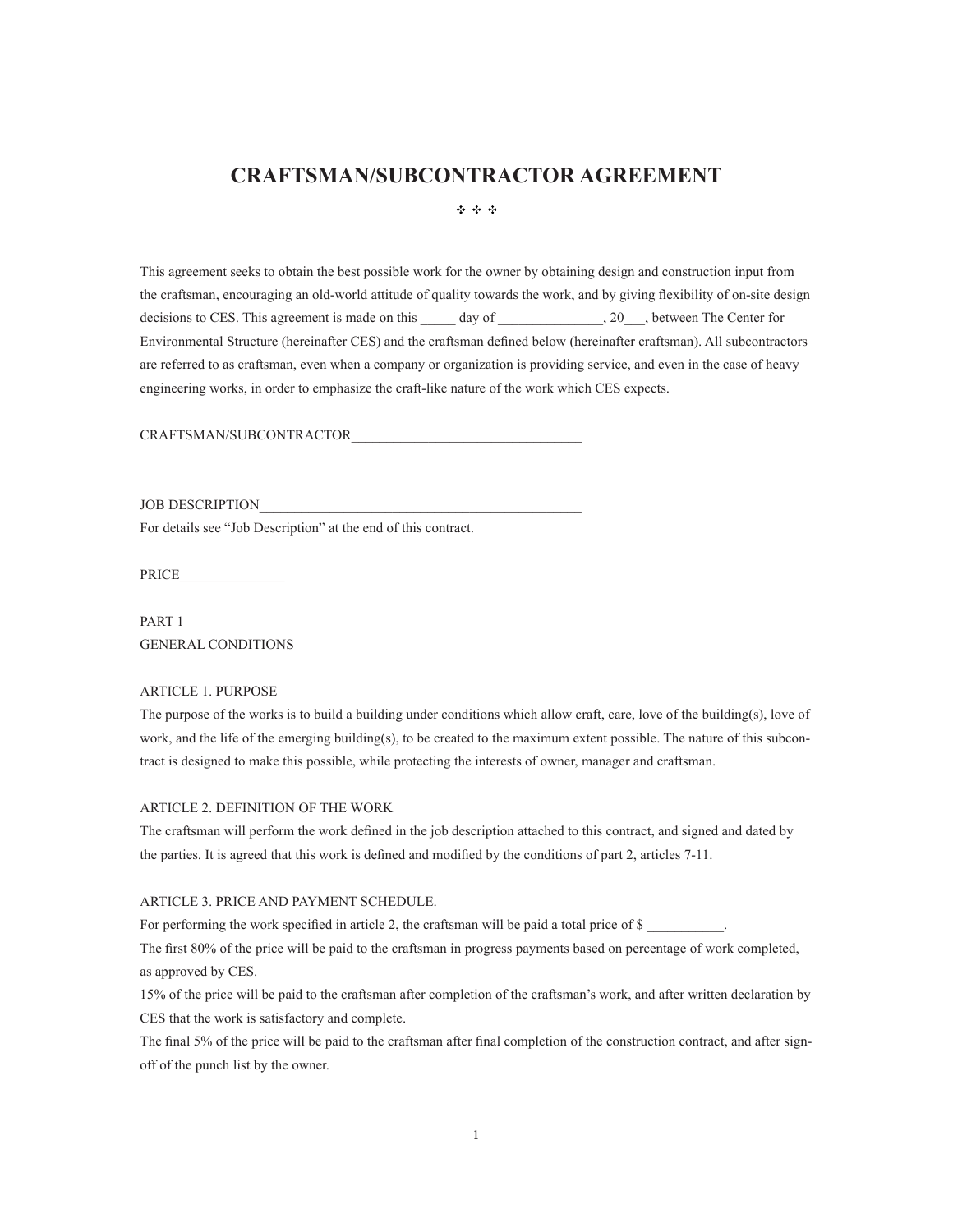#### ARTICLE 4. CRAFTSMAN RESPONSIBILITIES

The craftsman is responsible for:

1) Insuring compliance with applicable codes.

2) Adhering unequivocally to the price set forth in this contract.

3) Following good construction practice.

4) Either 4a or 4b. One must be checked.

4a) Providing affidavits of workmen's compensation insurance.

4b) Making provision to be carried on CES's workman's compensation insurance.

5) providing the owner with a completed package as set forth in article 5.

6) All penetration of building components shall be neat, sleeved, and fire-stopped and shall not compromise structural integrity or water-tightness of the structure.

7) Craftsman will clean up all dirt, blemishes and trash generated by his job, and haul away, leaving the site clean of his work. 8) Craftsman will come back to repair or modify any items not adequately completed, at the direction of CES when final punch list is made between CES and owner.

### ARTICLE 5. CRAFTSMAN'S GOAL

The ultimate purpose of this agreement is to secure the craftsman's work under conditions which make the craftsman's work a work of beauty and pride and self-respect, and in which the craftsman leaves behind work he is proud of, and can cherish in the future.

It is specifically understood that the craftsman's goal is not only to be paid for his work, but that the beauty and satisfaction of the work itself provide part of the craftsman's reward. To this end, the craftsman shall be treated as an artist who has some power and control over his work as necessary to allow the creation of a beautiful and fitting work within limits accepted by CES.

### ARTICLE 6. GUARANTEE

Craftsman warranties his work for a period of \_\_\_\_\_\_\_\_\_\_\_\_\_\_\_\_ and will repair or replace any item found defective within the warranty period.

#### PART 2

RULES GOVERNING EVOLUTION OF THE WORK

## ARTICLE 7. BASIC RULE

The essential agreement governing this contract, is that the price remains fixed, and that changes made by CES or by the craftsman, are always made while keeping the price fixed.

## ARTICLE 8. CRAFTSMAN'S OWN TIME FOR BEAUTIFUL EXTRAS

It is explicitly present in this agreement that in performance of article 5 (part 1), the craftsman will spend some time over and beyond the call of duty, to make a few very nice details. The craftsman will choose the time, location and nature of these details, and will do them with the intent to make a good job of the project. These details should be checked with CES manager before performance.

#### ARTICLE 9. EXTRA LABOR AND MATERIALS ALLOWANCE UNDER CES CONTROL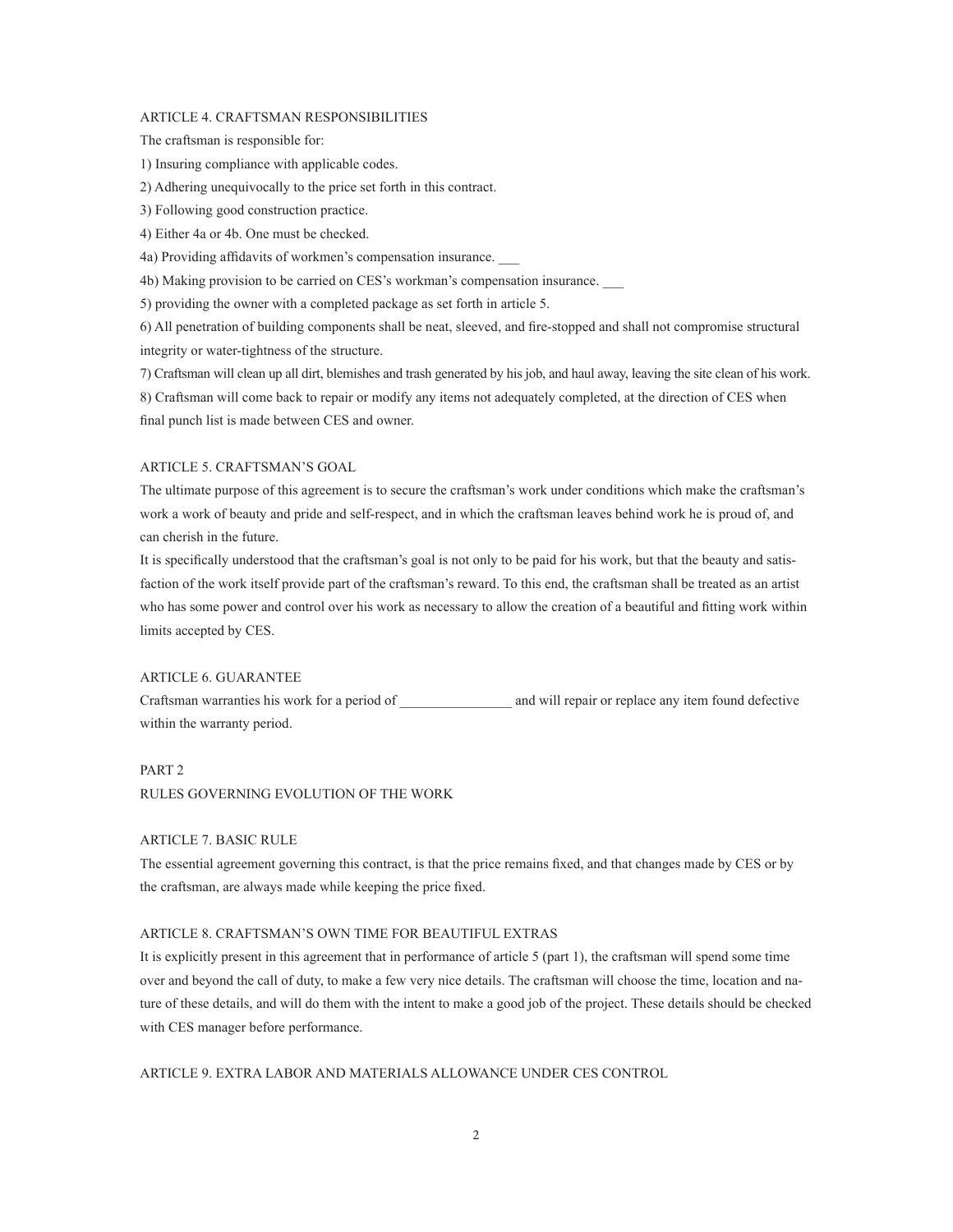As part of the performance of this contract the craftsman will provide crew-days of labor and a material allowance to undertake any extras directed by CES. A crew is

\_\_\_\_\_\_\_\_\_\_\_\_\_\_\_\_\_\_. These extras are specifically over and above the performance of the base task defined in the job description, and are intended to provide small extras which will make the job better and more beautiful.

#### ARTICLE 10. SUBSTITUTIONS.

CES shall have the right to make substitutions within the basic job description, reducing some portion of the work, to pay for an increase in other portions. Substitutions are to be negotiated with craftsman, and not to increase total price.

#### ARTICLE 11. FLEXIBILITY DURING CONSTRUCTION

There is an essential base condition to this contract: In order to make the best building(s) possible, it is not always possible to define the work exactly, ahead of time. The use of working drawings as a precise determination of construction responsibility does not allow the proper life to appear in the building(s), and is specifically eschewed by this agreement. The purpose of this agreement is to give CES and the craftsman the necessary flexibility during construction, while protecting the owner in regard to price.

In order to protect the owner from unacceptable cost overruns, the parties have agreed that the work will be done for a fixed budget, and that the owner will have the work specified in this subcontract performed for a definite fixed sum. In order to protect the craftsman from having to perform more than he can fairly do under the fixed-sum contract, the craftsman has the right to rearrange the work after negotiation with CES. When CES makes requests not covered or anticipated in the job description, and which clearly cost more, CES and craftsman will then negotiate to reduce work or material or labor in one portion of the subcontract, to make up for the new needs. The owner accepts this arrangement as the necessary consequence of a more flexible approach to building, and a fixed-price contract. It means that some items may be built to a reduced specification or not built at all.

The essential purpose of this contract, is to produce a fair and balanced solution of this base condition, in a way which is fair to all parties. It must be emphasized that all parties, CES, owner and subcontractor, have an interest in making sure that this condition is fairly met. The parties agree to this condition and accept it as essential to all performance of the work.

# PART 3 SPECIAL CONDITIONS

## ARTICLE 12. SCHEDULE

CES will give craftsman 15 days notice prior to start of job, and craftsman will commence work on the specified day. Work is to be completed within days thereafter.

#### ARTICLE 13. LIEN RELEASES

Craftsman will sign a partial lien release executed with each progress payment.

#### ARTICLE 14. CHANGES REQUESTED BY CES WHICH REQUIRE ADDITIONAL COMPENSATION

This contract, as written, only covers those items of work defined in the signed job description, or explicitly dealt with under the items of flexibility section (article 5). Items of extra work outside the range of flexibility, which arise as a result of requests made by CES, shall be negotiated and charged separately to the owner.